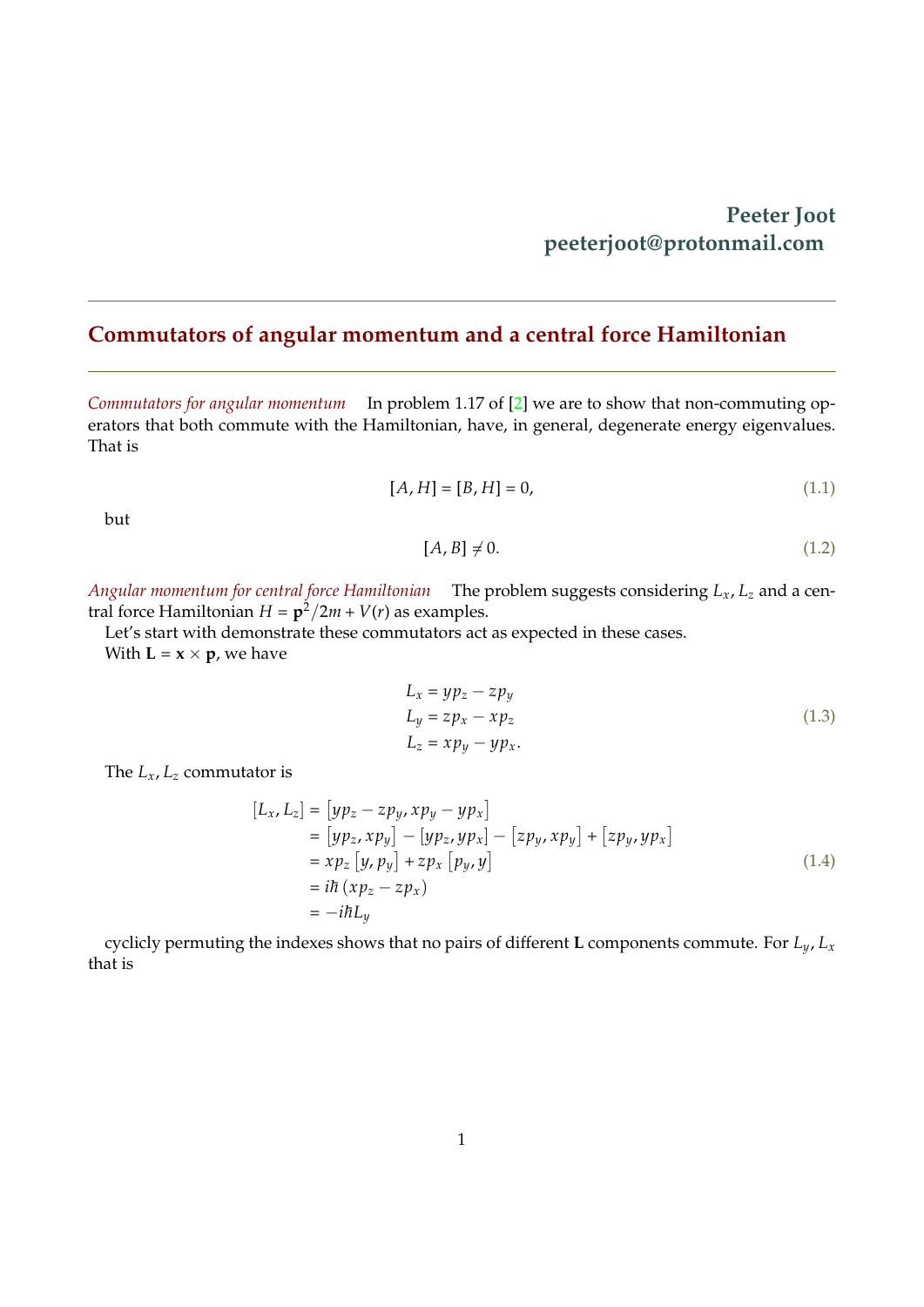$$
[L_y, L_x] = [zp_x - xp_z, yp_z - zpy]
$$
  
\n
$$
= [zp_x, yp_z] - [zp_x, zpy] - [xp_z, yp_z] + [xp_z, zpy]
$$
  
\n
$$
= yp_x [z, p_z] + xp_y [p_z, z]
$$
  
\n
$$
= i\hbar (yp_x - xp_y)
$$
  
\n
$$
= -i\hbar L_z,
$$
\n(1.5)

and for *Lz*, *L<sup>y</sup>*

$$
[L_z, L_y] = [xp_y - yp_x, zp_x - xp_z]
$$
  
\n
$$
= [xp_y, zp_x] - [xp_y, xp_z] - [yp_x, zp_x] + [yp_x, xp_z]
$$
  
\n
$$
= zp_y [x, p_x] + yp_z [p_x, x]
$$
  
\n
$$
= i\hbar (zp_y - yp_z)
$$
  
\n
$$
= -i\hbar L_x.
$$
\n(1.6)

If these angular momentum components are also shown to commute with themselves (which they do), the commutator relations above can be summarized as

$$
[L_a, L_b] = i\hbar \epsilon_{abc} L_c.
$$
\n(1.7)

In the example to consider, we'll have to consider the commutators with **p** <sup>2</sup> and *V*(*r*). Picking any one component of **L** is sufficent due to the symmetries of the problem. For example

$$
[L_x, \mathbf{p}^2] = [yp_z - zp_y, p_x^2 + p_y^2 + p_z^2]
$$
  
\n
$$
= [yp_z, p_x^2 + p_y^2 + p_z^2] - [zp_y, p_x^2 + p_y^2 + p_z^2]
$$
  
\n
$$
= p_z [y, p_y^2] - p_y [z, p_z^2]
$$
  
\n
$$
= p_z 2i\hbar p_y - p_y 2i\hbar p_z
$$
  
\n
$$
= 0.
$$
\n(1.8)

How about the commutator of **L** with the potential? It is sufficient to consider one component again, for example

$$
[L_x, V] = [yp_z - zpy, V]
$$
  
\n
$$
= y [p_z, V] - z [p_y, V]
$$
  
\n
$$
= -i\hbar y \frac{\partial V(r)}{\partial z} + i\hbar z \frac{\partial V(r)}{\partial y}
$$
  
\n
$$
= -i\hbar y \frac{\partial V}{\partial r} \frac{\partial r}{\partial z} + i\hbar z \frac{\partial V}{\partial r} \frac{\partial r}{\partial y}
$$
  
\n
$$
= -i\hbar y \frac{\partial V}{\partial r} \frac{z}{r} + i\hbar z \frac{\partial V}{\partial r} \frac{y}{r}
$$
  
\n
$$
= 0.
$$
 (1.9)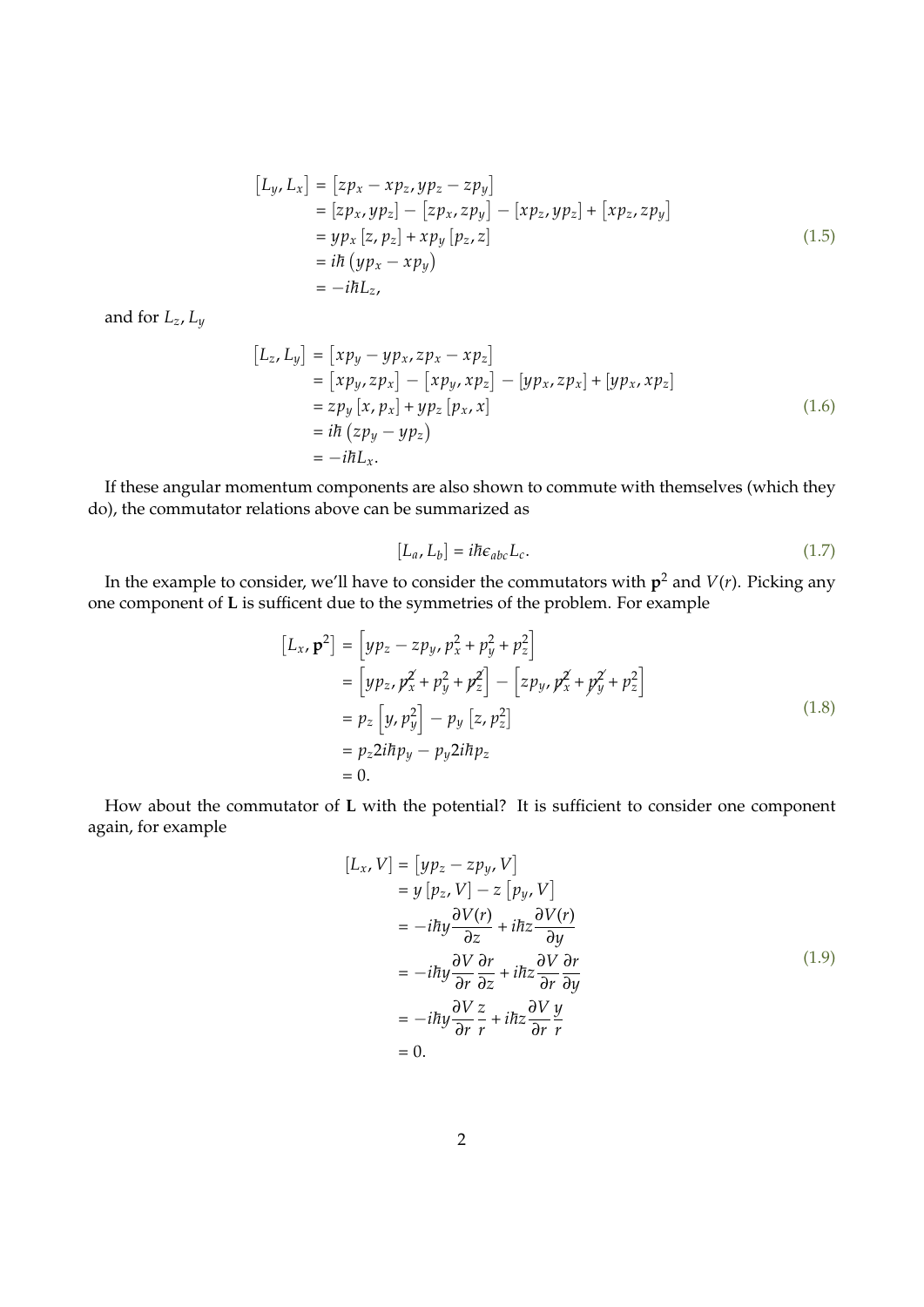This has shown that all the components of **L** commute with a central force Hamiltonian, and each different component of **L** do not commute. It does not demonstrate the degeneracy, but I do recall that exists for this system.

*Matrix example of non-commuting commutators* I thought perhaps the problem at hand would be easier if I were to construct some example matrices representing operators that did not commute, but did commuted with a Hamiltonian. I came up with

$$
A = \begin{bmatrix} \sigma_z & 0 \\ 0 & 1 \end{bmatrix} = \begin{bmatrix} 1 & 0 & 0 \\ 0 & -1 & 0 \\ 0 & 0 & 1 \end{bmatrix}
$$
  
\n
$$
B = \begin{bmatrix} \sigma_x & 0 \\ 0 & 1 \end{bmatrix} = \begin{bmatrix} 0 & 1 & 0 \\ 1 & 0 & 0 \\ 0 & 0 & 1 \end{bmatrix}
$$
(1.10)  
\n
$$
H = \begin{bmatrix} 0 & 0 & 0 \\ 0 & 0 & 0 \\ 0 & 0 & 1 \end{bmatrix}
$$

This system has  $[A, H] = [B, H] = 0$ , and

$$
[A, B] = \begin{bmatrix} 0 & 2 & 0 \\ -2 & 0 & 0 \\ 0 & 0 & 0 \end{bmatrix}
$$
 (1.11)

There is one shared eigenvector between all of *A*, *B*, *H*

$$
|3\rangle = \begin{bmatrix} 0 \\ 0 \\ 1 \end{bmatrix} . \tag{1.12}
$$

The other eigenvectors for *A* are

$$
|a_1\rangle = \begin{bmatrix} 1 \\ 0 \\ 0 \end{bmatrix}
$$
  

$$
|a_2\rangle = \begin{bmatrix} 0 \\ 1 \\ 0 \end{bmatrix},
$$
 (1.13)

and for *B*

<span id="page-2-0"></span>
$$
|b_1\rangle = \frac{1}{\sqrt{2}} \begin{bmatrix} 1 \\ 1 \\ 0 \end{bmatrix}
$$
  

$$
|b_2\rangle = \frac{1}{\sqrt{2}} \begin{bmatrix} 1 \\ -1 \\ 0 \end{bmatrix},
$$
 (1.14)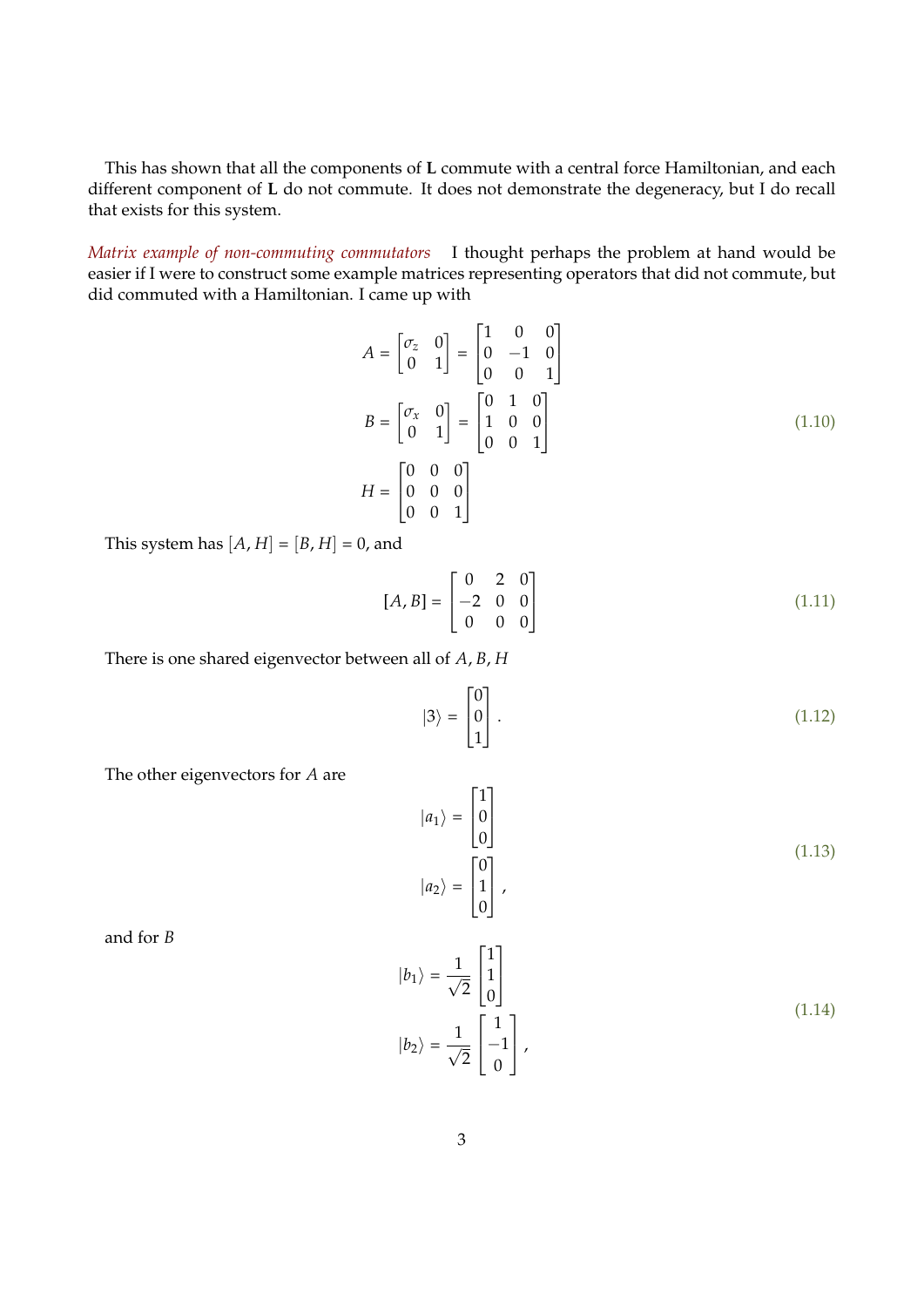This clearly has the degeneracy sought.

Looking to [\[1\]](#page-5-1), it appears that it is possible to construct an even simpler example. Let

$$
A = \begin{bmatrix} 0 & 1 \\ 0 & 0 \end{bmatrix}
$$
  
\n
$$
B = \begin{bmatrix} 1 & 0 \\ 0 & 0 \end{bmatrix}
$$
  
\n
$$
H = \begin{bmatrix} 0 & 0 \\ 0 & 0 \end{bmatrix}.
$$
\n(1.15)

Here  $[A, B] = -A$ , and  $[A, H] = [B, H] = 0$ , but the Hamiltonian isn't interesting at all physically. A less boring example builds on this. Let

$$
A = \begin{bmatrix} 0 & 1 & 0 \\ 0 & 0 & 0 \\ 0 & 0 & 1 \end{bmatrix}
$$
  
\n
$$
B = \begin{bmatrix} 1 & 0 & 0 \\ 0 & 0 & 0 \\ 0 & 0 & 1 \end{bmatrix}
$$
  
\n
$$
H = \begin{bmatrix} 0 & 0 & 0 \\ 0 & 0 & 0 \\ 0 & 0 & 1 \end{bmatrix}.
$$
 (1.16)

Here  $[A, B] \neq 0$ , and  $[A, H] = [B, H] = 0$ . I don't see a way for any exception to be constructed.

*The problem* The concrete examples above give some intuition for solving the more abstract problem. Suppose that we are working in a basis that simulaneously diagonalizes operator *A* and the Hamiltonian *H*. To make life easy consider the simplest case where this basis is also an eigenbasis for the second operator *B* for all but two of that operators eigenvectors. For such a system let's write

<span id="page-3-0"></span>
$$
H |1\rangle = \epsilon_1 |1\rangle
$$
  
\n
$$
H |2\rangle = \epsilon_2 |2\rangle
$$
  
\n
$$
A |1\rangle = a_1 |1\rangle
$$
  
\n
$$
A |2\rangle = a_2 |2\rangle,
$$
\n(1.17)

where  $|1\rangle$ , and  $|2\rangle$  are not eigenkets of *B*. Because *B* also commutes with *H*, we must have

$$
HB |1\rangle = H |n\rangle \langle n| B |1\rangle = \epsilon_n |n\rangle B_{n1}, \qquad (1.18)
$$

and

$$
BH |1\rangle = Be_1 |1\rangle
$$
  
=  $\epsilon_1 |n\rangle \langle n| B |1\rangle$   
=  $\epsilon_1 |n\rangle B_{n1}$ . (1.19)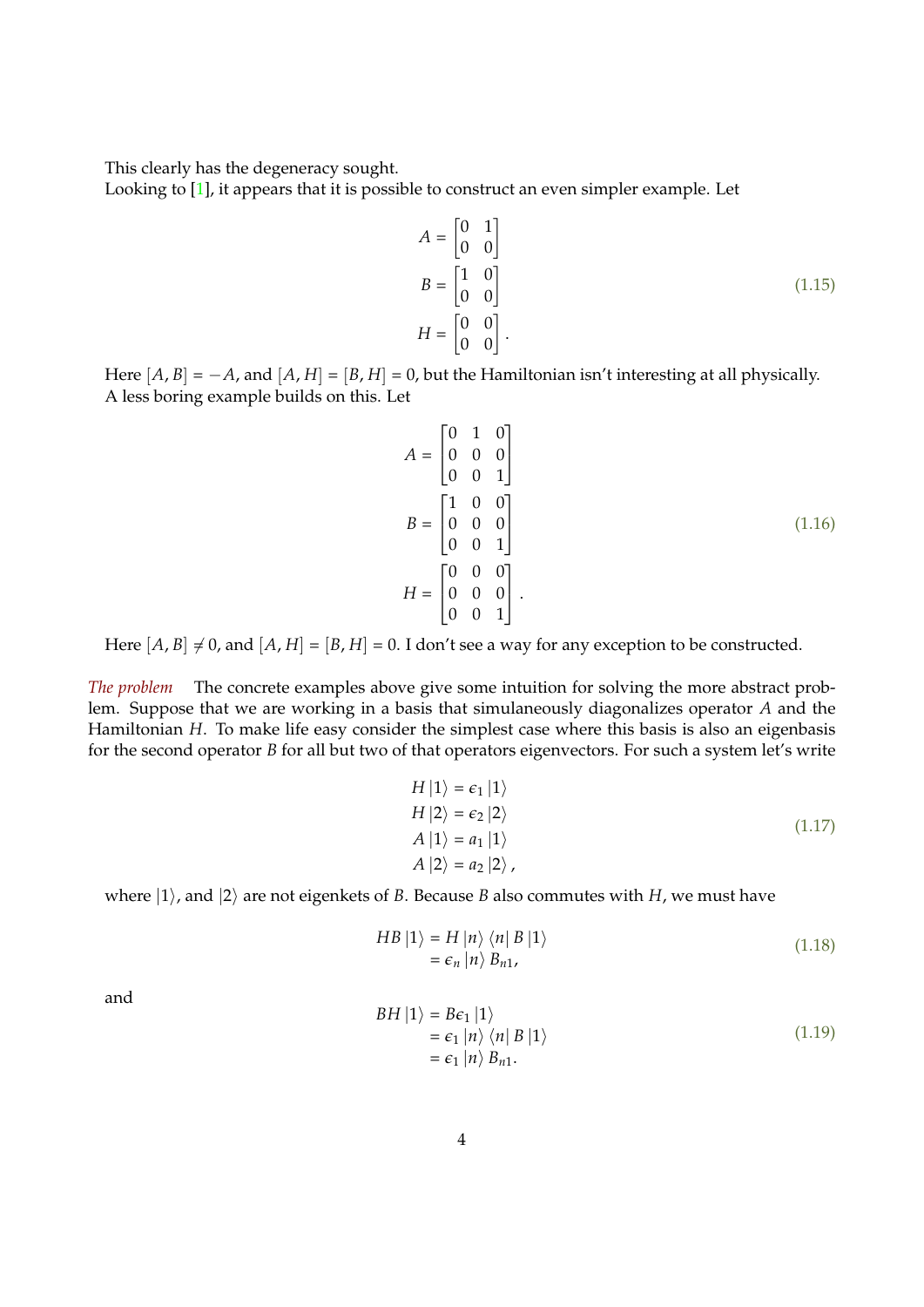The commutator is

$$
[B, H] |1\rangle = (\epsilon_1 - \epsilon_n) |n\rangle B_{n1}.
$$
\n(1.20)

Similarily

$$
[B, H] |2\rangle = (\epsilon_2 - \epsilon_n) |n\rangle B_{n2}.
$$
 (1.21)

For those kets  $|m\rangle \in \{ |3\rangle, |4\rangle, \cdots \}$  that are eigenkets of *B*, with *B*  $|m\rangle = b_m |m\rangle$ , we have

$$
[B, H] |m\rangle = B\epsilon_m |m\rangle - Hb_m |m\rangle
$$
  
=  $b_m \epsilon_m |m\rangle - \epsilon_m b_m |m\rangle$   
= 0. (1.22)

If the commutator is zero, then we require all its matrix elements

$$
\langle 1 | [B, H] | 1 \rangle = (\epsilon_1 - \epsilon_1) B_{11}
$$
  
\n
$$
\langle 2 | [B, H] | 1 \rangle = (\epsilon_1 - \epsilon_2) B_{21}
$$
  
\n
$$
\langle 1 | [B, H] | 2 \rangle = (\epsilon_2 - \epsilon_1) B_{12}
$$
  
\n
$$
\langle 2 | [B, H] | 2 \rangle = (\epsilon_2 - \epsilon_2) B_{22},
$$
  
\n
$$
(1.23)
$$

to be zero. Because of eq. [\(1.22\)](#page-3-0) only the matrix elements with respect to states  $|1\rangle$ ,  $|2\rangle$  need be considered. Two of the matrix elements above are clearly zero, regardless of the values of  $B_{11}$ , and *B*22, and for the other two to be zero, we must either have

• 
$$
B_{21} = B_{12} = 0
$$
, or

$$
\bullet \ \epsilon_1=\epsilon_2.
$$

If the first condition were true we would have

$$
B |1\rangle = |n\rangle \langle n| B |1\rangle
$$
  
= |n\rangle B<sub>n1</sub>  
= |1\rangle B<sub>11</sub>, (1.24)

and  $B |2\rangle = B_{22} |2\rangle$ . This contradicts the requirement that  $|1\rangle$ ,  $|2\rangle$  not be eigenkets of *B*, leaving only the second option. That second option means there must be a degeneracy in the system.